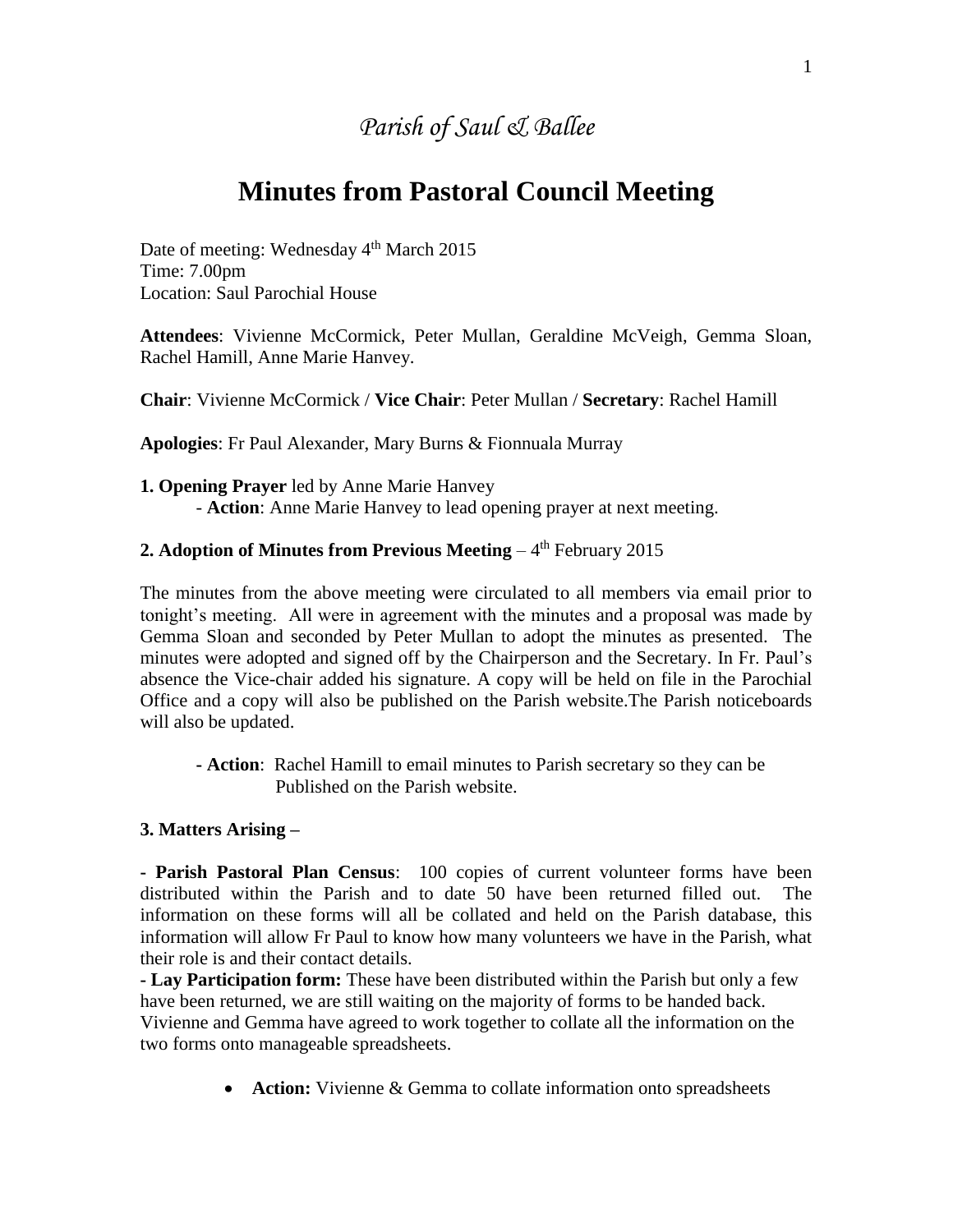**- Donation boxes:** There are five photo frames ready to go up in the Chapels to highlight the donation boxes but these will probably not go up until Fr Alexander returns.

**- Action**: No further action until Fr Alexander returns.

**- Parish Newsletter**: Vivienne has drafted the newsletter with articles on the Commissioning service, creating Pastoral Communities, arrangements for Fr Meaney's anniversary Mass and the upcoming Easter ceremonies. The articles on the Parish Safe Guarding committee and the John Paul II award will go into the next edition of the Newsletter. It was suggested that the front cover should have a photo of St Patrick's monument on it given the time of year.

- **- Action**: Peter to get a photograph of St Patrick's Monument for the front cover of the newsletter.
- **- Action**: Vivienne to get the Parish Secretary to print off copies of the Newsletter to be distributed within the three Church's.

**-Saul Mountain Committee**: The committee has had their third meeting on Monday past and has now a formal committee set up, Sean Taggart is Chair, Gerard Hanvey is Vice Chair, Eugene Gallagher is Secretary and Mark Curran is responsible for IT. It has been arranged that the monument will be lit up green for St Patrick's Day and this is to be funded by Down Council. A facebook page has also been created called, 'Friends of Slieve Patrick' and key dates for celebrations can be announced via this page. Preparation on the mountain has begun early this year and 2 Papal flags will be put up for St Patrick's Day. An application has been sent to the council to get dog fouling bins as this is still an issue on the mountain. There are a lot of ideas in the pipeline for the mountain so the group is moving on well, all on the Parish Pastoral Council were impressed with how much the group had achieved to date.

**- Action**: Peter to keep the Parish Pastoral Council updated as and when required.

**- Handrail at Saul**: Sean Taggart is to give Fr Alexander a quote for the works; this will be delayed now in Fr Alexander's absence.

**- Action**: Review again upon Fr Alexander's return.

**- Notice boards:** The notice board in Saul has been erected so we can now display posters and information leaflets in this.

**- Action**: No further action required.

**- Commissioning Service**: Went ahead on the 6<sup>th</sup> February, all agreed it was a lovely service and Fr Alan McGuckian SJ did a wonderful job and the food supplied afterwards was beautiful.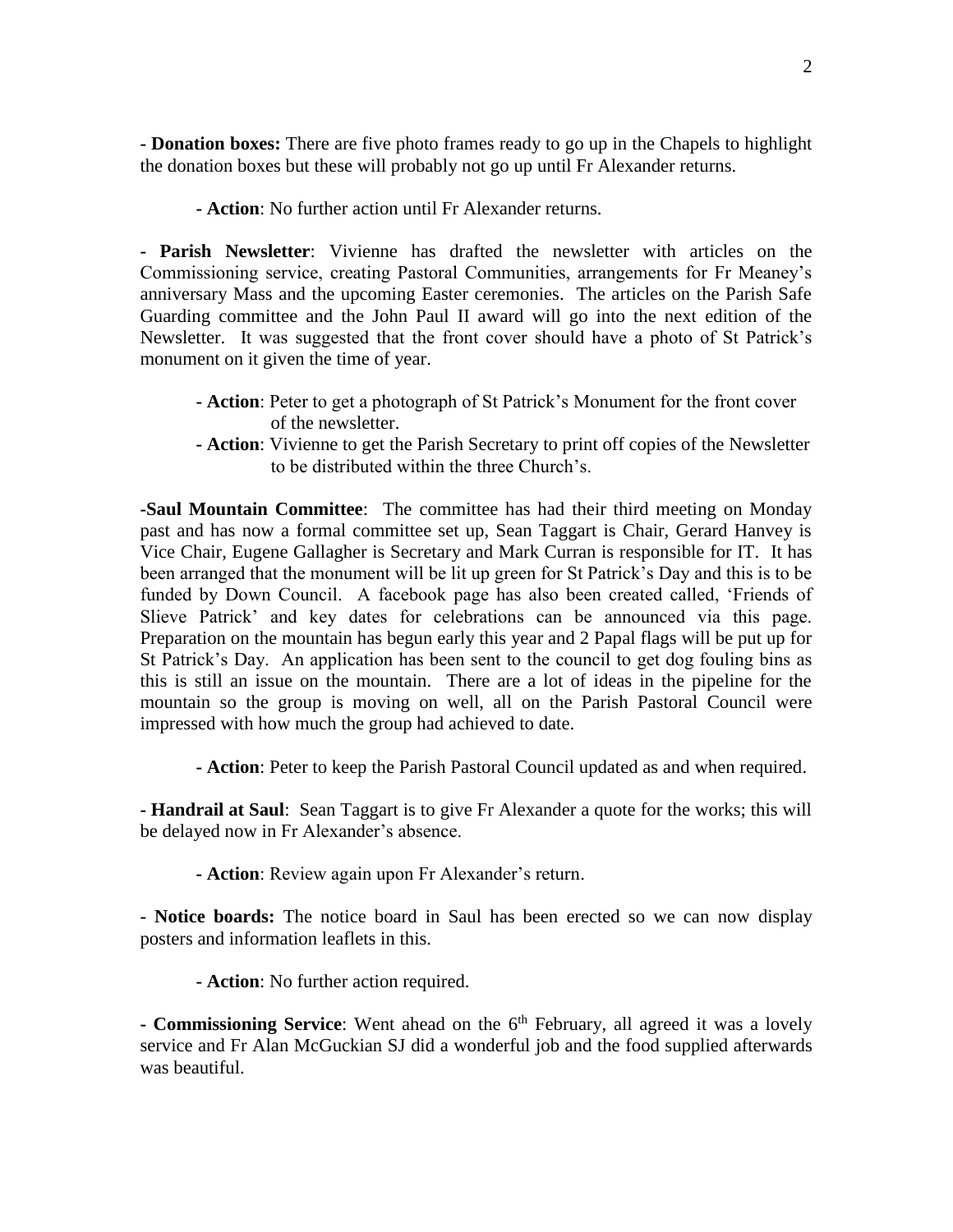- **Action**: No further action required.

**- Fr Meaney's Anniversary Mass**: Fr Treanor is to say Fr Meaney's anniversary Mass and Mark McGrath is allowing us to use the school hall afterwards for a cup of tea. All members on the Parish Pastoral Council have agreed to make sandwiches for the occasion.

- **Action**: PPC members to make sandwiches and leave into school before Mass

**- Easter Ceremonies**: Fr Treanor will be leading the Easter ceremonies in the Parish, specific details will be arranged closer to the date but the proposed Mass times are as follows;

**Holy Thursday**: Mass of the Lord's Supper in St Patrick's Church, Saul at 7.30pm. **Good Friday**: The Passion of Our Lord in St Patrick's Church, Saul at 3.00pm. Stations of the Cross on St Patrick's Mountain at 5.30pm weather permitting. If not, these will be said in St Patrick's Church, Saul at 5.30pm. **Easter Vigil Mass**: St Patrick's Church, Saul at 9pm. **Easter Sunday**: St Patrick's Church, Saul at 9.30am St Joseph's, Ballycruttle at 11.00am

**-Creating Pastoral Communities:** Fr Alexander, Vivienne and Peter attended a meeting held on the 23<sup>rd</sup> February in the St Michael's Centre in Downpatrick. They reported that it was a lively session with a lot of engagement between Parishes. They were asked what their hopes and fears were for the future of the pastoral communities. Some hopes that came out of discussions were: a better sharing of Personnel/Resources and facilities within the Pastoral Community,working together as one Community rather than apart and a strengthening of the life and Ministry of each Parish.The fears highlighted were that the process was moving too fast, the boundaries were too big, smaller parishes being swallowed up by the bigger ones and the fear of Churches closing. Bishop Treanor did his best to answer any queries on the night but it was agreed that all the hopes and fears gathered throughout the Regional Meetings would be collated and taken into account when the Bishop makes his final decisions after Easter.

**- Action**: No further action required.

- **Report to the Bishop**: Vivienne has the report and a covering letter ready to be sent to the Bishop.

**- Action**: Vivienne to post the report to the Bishop this week.

**4. 2nd Year Pastoral Plan**: The first years plan is nearly completed so we now need to plan for the next 12 months. All who were in attendance tonight came up with some new ideas for our pastoral plan for the next twelve months, these will be collated and